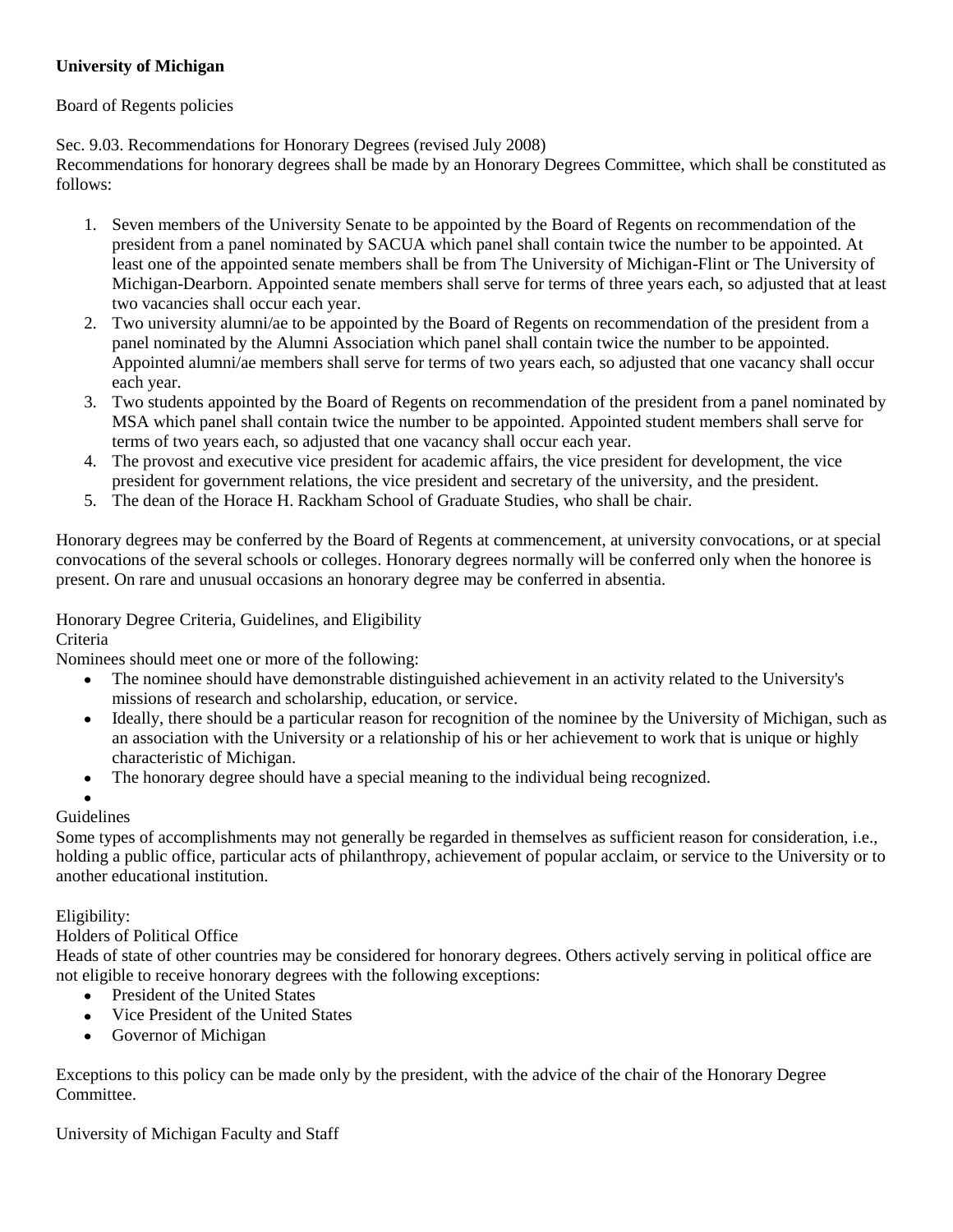- University of Michigan faculty members, active or emeritus (including tenure track faculty, lecturers, research  $\bullet$ faculty and research scientists, clinical faculty, librarians, archivists and curators), are not eligible, except under extraordinary circumstances.
- Faculty who have left the University of Michigan to accept a position elsewhere may be considered.
- Visiting faculty would not ordinarily be deemed to be eligible during their appointments at the University of Michigan.
- Other active employees of the University are also ineligible for consideration, except under extraordinary circumstances.
- 

Exceptions to these policies can be made only by the president, with the advice of the chair of the Honorary Degree Committee.

#### Commencement Speakers

Commencement speakers are selected by the president. It is a University of Michigan tradition that individuals delivering the commencement address also receive honorary degrees; therefore, nominations for commencement speakers follow the honorary degree nomination process. On occasion, someone not being conferred an honorary degree gives an address.

# **University of Georgia**

Office of the Senior Vice President for Academic Affairs and Provost (http://provost.uga.edu/index.php)

## Honorary Degrees

## **Objective**

The granting of honorary degrees is a long standing tradition of universities. Other than the earned doctorate, the honorary degree is the highest recognition that the University of Georgia can bestow and is therefore not lightly given. It is intended to honor a person who has a sustained record of achievements of lasting significance.

#### Criteria

Persons nominated for consideration for honorary degrees should have made distinguished and broad contributions to society. These may be in the traditional areas of scholarship and creative arts, research and development, the learned professions, public service, or business and industry. The prime and controlling consideration should be excellence.

It is desirable, but by no means required, that the person selected have had some affiliation with the State of Georgia or the University of Georgia. It is also desirable, but by no means required, that at least one recipient of an honorary degree be widely known by the general public.

The following persons ordinarily would not be eligible:

- Persons currently serving on the faculty or staff of the University
- Elected officials of the State of Georgia during their terms of office
- Georgia citizens who are elected holders of national offices  $\bullet$

#### Process

An Honorary Degrees Committee appointed by the President is charged with the responsibility of soliciting and screening nominees for an honorary degree. The Committee is composed of seven members holding three year terms. Appointments to the Committee are from among the faculty and are made following the campus-wide solicitation of recommendations. Early in the academic year the Committee will solicit through the offices of the vice presidents, deans, and University Council Executive Committee nominations for an honorary degree.

Nominations must be supported by individuals who are knowledgeable in the nominee's field of accomplishment and who therefore are in a position to make an evaluation. Each nomination must be accompanied by three or more letters of nomination and a biographical sketch of the individual. The Committee may seek additional information. The Honorary Degrees Committee will screen nominees and recommend, with supporting rationale, up to five finalists to the President. The President, based on the supporting rationale and any additional consultation, will select the one or two persons to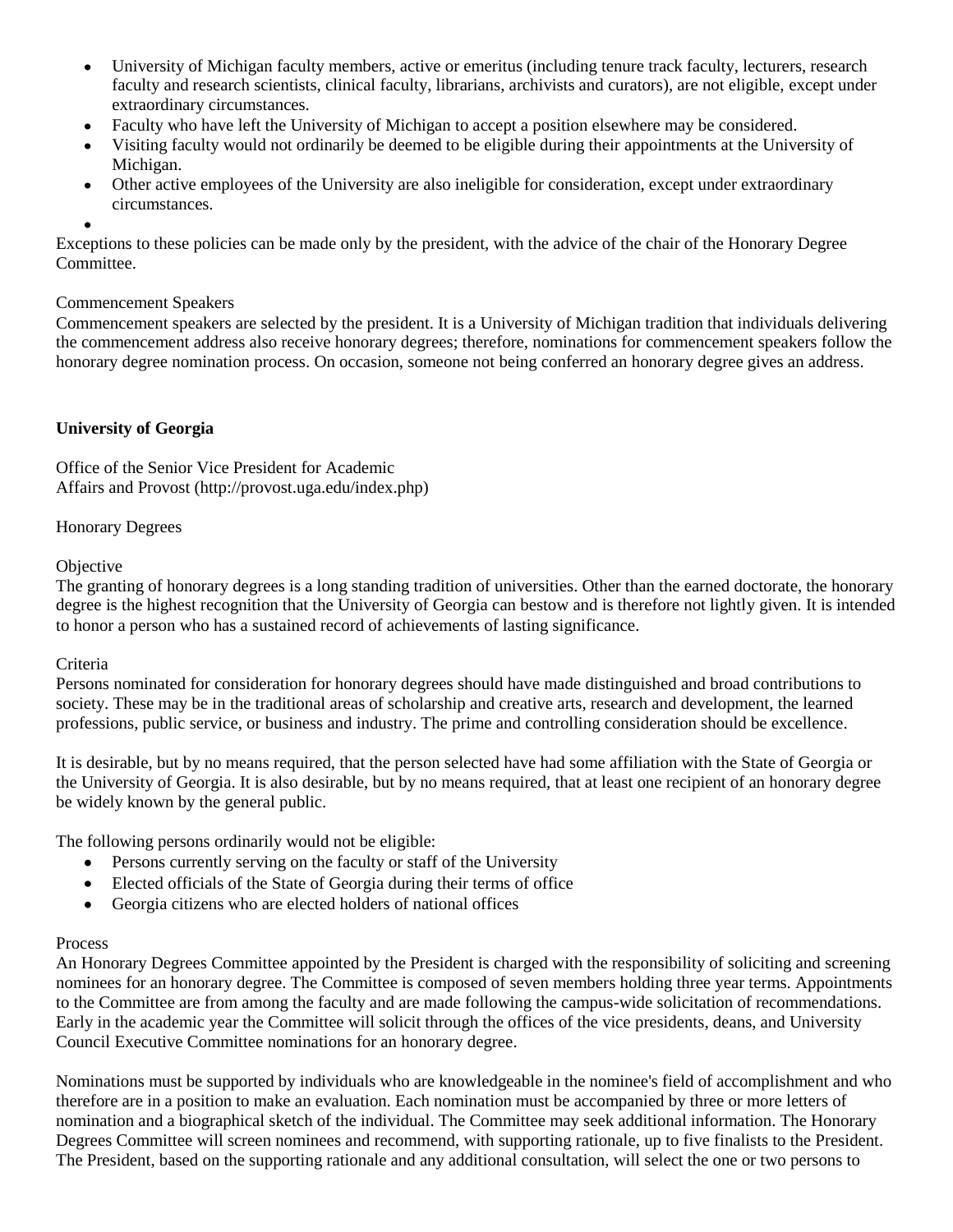receive an honorary degree and make his recommendation to the Chancellor for consideration by the Board of Regents. Ordinarily the degree will be awarded at the spring commencement.

## **University of Florida**

Honorary Degrees

## **[Recipients](http://www.president.ufl.edu/hddesc.htm)**

Other than the earned doctorate, the greatest recognition the University of Florida can give an individual is an honorary degree. Such awards are not given lightly, and relatively few are awarded. The awarding of an honorary degree is recognition of eminent achievement in scholarship or high distinction in public service which exemplifies the purposes and ideals of the University of Florida. More particularly, honorary degrees are awarded for sustained achievements of lasting significance and value, not for a single accomplishment. Preference is given to individuals who are connected in some significant and meaningful way with the state or with the university.

Under no circumstances can a college or other unit of the University of Florida grant an honorary degree and only the University can give the Distinguished Alumnus or Distinguished Achievement Awards. However, colleges may provide other recognitions or honors when it is clearly not a University award. Examples of these awards could include "Outstanding Psychology Graduate" or "Distinguished Journalism Alumnus."

Because the University of Florida is a public university and part of the State University System, the university's policy is that elected or appointed officials of the State of Florida or the Federal Government to whom the university is directly or indirectly answerable are ineligible for honorary degrees. Faculty members, officers, and employees of the university are also ineligible.

Anyone can nominate an individual for an honorary degrees, the nomination must be supported by individuals who are prominent in the candidate's field of accomplishment and in a position to judge the candidate's contributions and achievements. For nominees in the areas of scholarship or the creative arts, the appropriate academic authorities on campus are normally consulted before a recommendation is made by the [Committee on Honorary Degrees, Distinguished](http://www.senate.ufl.edu/committees/honorary/)  [Alumnus Awards and Memorials.](http://www.senate.ufl.edu/committees/honorary/) For nominees in the area of public service and achievement, assessment of a nominee's accomplishments and standing is normally solicited from the appropriate, knowledgeable persons or agencies. Strong support from such knowledgeable authorities in the different areas is essential for the success of a nomination.

After review of all materials, the Committee makes its recommendation to the [Faculty Senate.](http://www.senate.ufl.edu/) Upon approval by the senate, the recommendation then goes to the president of the university, who then makes a recommendation to the [Board](http://www.trustees.ufl.edu/)  [of Trustees](http://www.trustees.ufl.edu/) for action. The Board has final authority.

[I spoke with a University official this morning who stated that the University of Florida has no upper boundary on the number of honorary degrees it may confer in a given year. Past practice has the institution awarding 3-5 per year (May, Summer and December combined.]

# **Penn State University**

Nominations for honorary degree recipients welcome Penn State's Committee on Honorary Degrees would appreciate your assistance in developing a list of potential honorary doctoral degree recipients. The committee welcomes nominations of individuals eligible to receive a Penn State honorary degree. The guidelines, developed and approved by the University's Board of Trustees, include the following criteria for eligibility for an honorary degree:

• Sustained achievement and distinction of national or international significance in an activity consonant with the mission of the University.

• The nomination of individuals whose achievements and distinction have not been similarly recognized by a number of other institutions is encouraged.

- Alumni of the University are eligible.
- Persons serving as administrators, faculty, or staff of The Pennsylvania State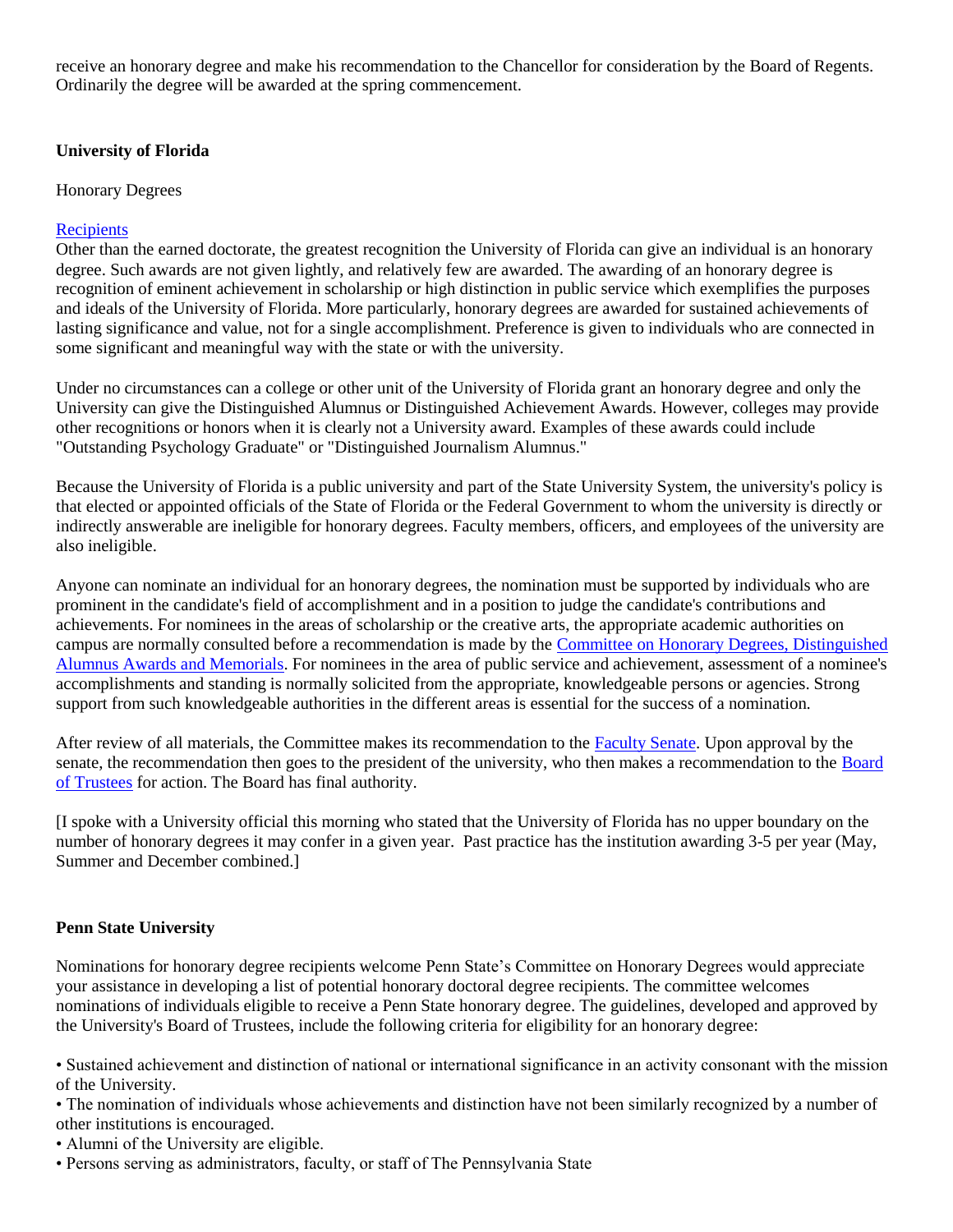University are not eligible, nor are persons currently serving as members of the Board of Trustees, as officials of the Commonwealth of Pennsylvania and its subordinate units or members of the Legislature, during their terms of office; nor are spouses or immediate family members of the foregoing persons eligible.

All nominations are welcome. Nominations should include the name and a short biography, if one is readily available. Send your nominations to Tom Poole, Vice President for Administration, 201 Old Main, University Park, or via e-mail to tgp1@psu.edu by Friday, April 23, 2010.

Individuals who have been awarded an honorary doctoral degree from Penn State (from 1995 to the present) can be found online at http://www.psu.edu/ur/poole/honorary.html. For your convenience, those individuals who have been awarded an honorary doctoral degree from Penn State in the past five years, and those scheduled this year are:

2005 Robert S. Langer, Science John "Bill" Marriott, Humane Letters

2006 Peter Magrath, Humane Letters John Carroll, Humane Letters Robert Horvitz, Science John "Jack" Horner, Science

#### 2007

Anthony Fauci, Science Luo Shiming, Science Anna Quindlen, Humane Letters Frederick Smith, Humane Letters Charles Sanders, Science

2008

William Friedkin, Fine Arts J. Stuart Hunter, Science Sherry Lansing, Humane Letters Phillip Sharp, Science Lee Shulman, Humane Letters Frederick Smith, Humane Letters

2009 George Koob, Science Shelly Lazarus, Humane Letters

2010 Peter Agre, Science Ken Burns, Humane Letters Ron Suskind, Humane Letters

# **UNC Chapel Hill**

Call for Nominations: 2011 Honorary Degrees \*\*Deadline extended to January 22, 2010\*\*

November 4, 2009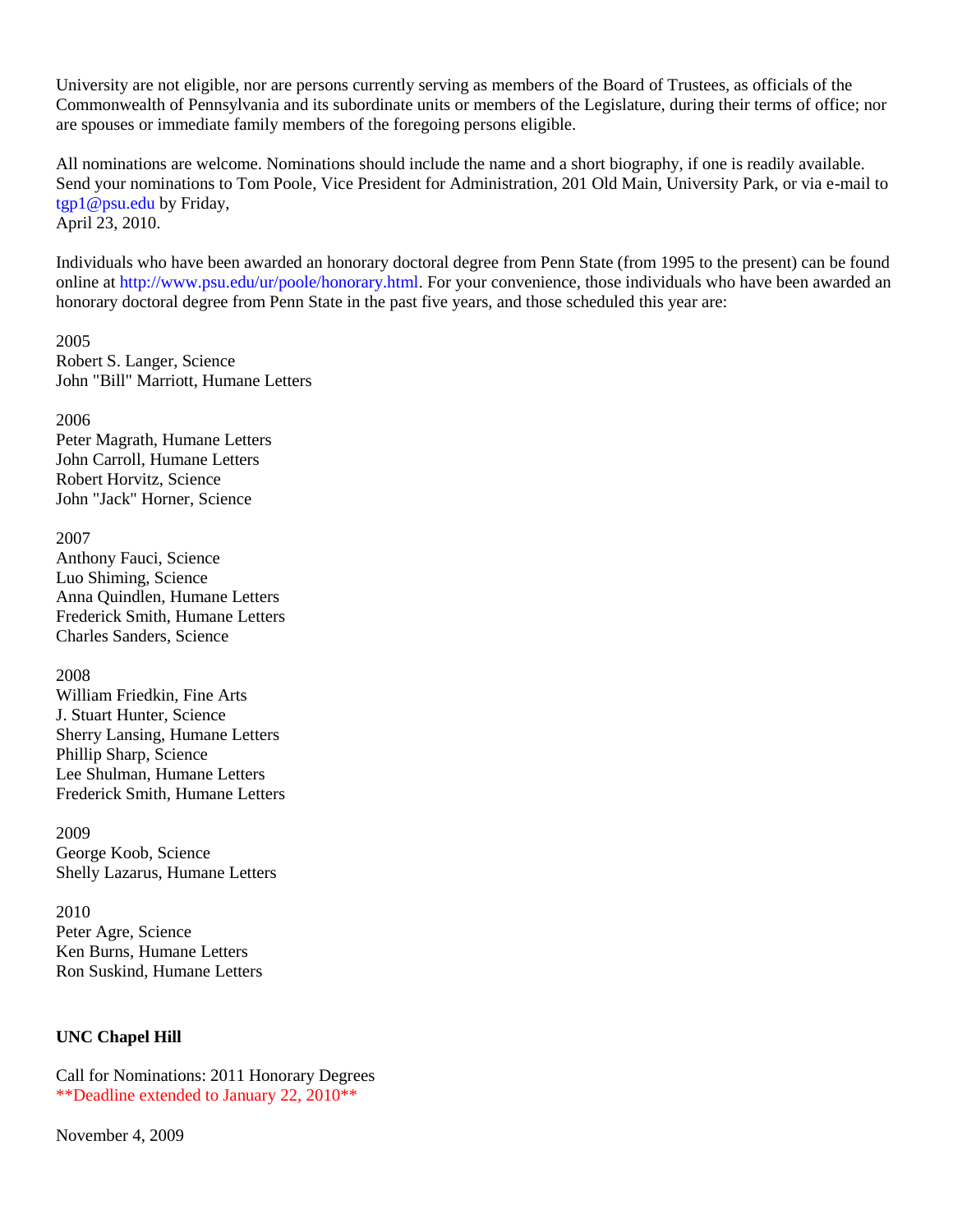# Dear Colleagues:

The [Committee on Honorary Degrees and Special Awards](http://www.unc.edu/faculty/faccoun/committees/HDAMain.shtml) invites your nominations for honorary degrees to be awarded at Commencement 2011. A maximum of five awards is authorized (six if the Commencement speaker is included). Those so honored are nominated by the committee, recommended by the Faculty Council, and approved by the Board of Trustees. Awards are not conferred in absentia or posthumously.

We seek to honor people who have rendered outstanding service to humanity in the world arena, in our nation, in the American South, or our State of North Carolina; people who have made outstanding contributions to knowledge in the world of scholarship; people whose talent and creativity in the world of the arts has enriched our lives; and people whose devotion to and support of our University merits our highest recognition. Members of the Board of Governors or staff of The University of North Carolina or any of its constituent institutions are not eligible. These persons become eligible two years after termination of such status.

Please include appropriate biographical information and a statement in support of your nominee. Nominators often seek supporting letters from others, but the content of such letters, not their number, is what counts. Nominations must be [received in the Office of Faculty Governance](http://www.unc.edu/faculty/faccoun/about/contact.shtml) no later than Wednesday, January 20, 2010. Emailed nominations are welcome and may be sent to Anne Whisnant at anne\_whisnant@unc.edu.

Members of the Committee on Honorary Degrees and Special Awards are Professors Jan Yopp, Chair; Werner Riess, Etta Pisano, Bland Simpson, Robert Anthony, Gene Nichol, and Joseph S. Ferrell (ex officio).

Sincerely yours, Joseph S. Ferrell

Past 10 years – Honorary Degree recepients

2000

Stuart Eliot Eizenstat LL.D. Diplomat Joseph Leo Blotner Litt.D. Literary historian Walter Horace Carter LL.D. Newspaper editor and owner Charles Justice LL.D. Athlete Daniel AlexanderOkun D.Sci. Scholar; educator

2001 Gladys Hall Coates LL.D. Public service Dennis Barry Gillings D.Sci. Scholar; founder of Quintiles William Edward "Billy" Taylor D.F.A. Musician Thomas Grey Wicker LL.D. Journalist David Satcher D.Sci. Physician; Surgeon General of the United States

2001 \*\*Special Convocation Ricardo Lagos Escobar LL.D. President of Chile

#### 2002

Julian Hart Robertson Jr. LL.D. Financier, philanthropist Verne Edward Chaney Jr. D.Sci Physician and humanitarian John Reid Edwards LL.D. United States Senator

2003

Drew Saunders Days III LL.D. U.S. Solicitor General; Yale law professor Clemmie Dixon Spangler Jr. LL.D. Public Service; Business Reynolds Price Litt.D. Author William Henry Cosby Jr. LL.D. Actor, Entertainer